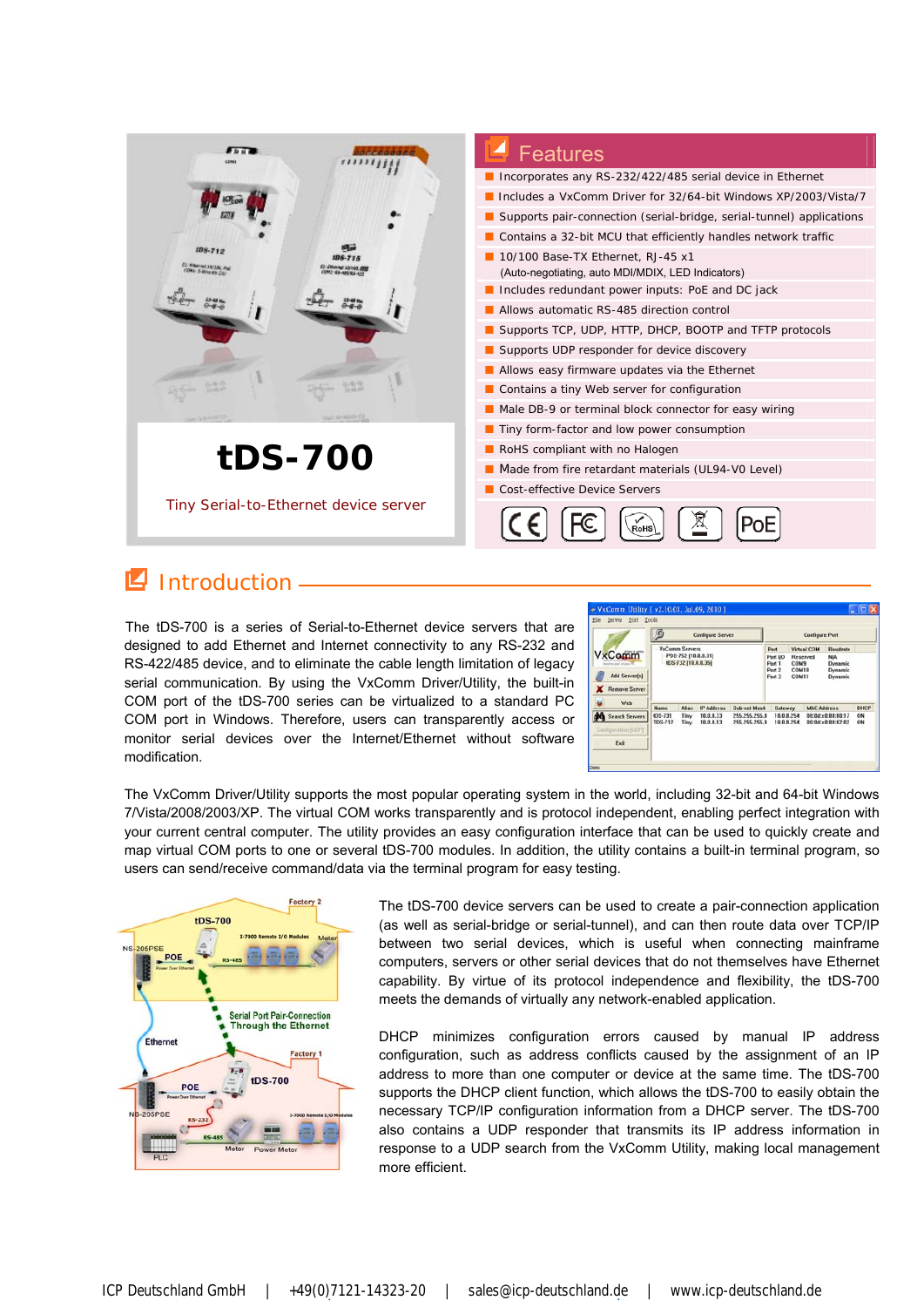The tDS-700 features a powerful 32-bit MCU to enable efficient handling of network traffic. It also has a built-in web server that provides an intuitive web management interface to allow users to modify the settings of the module, including DHCP/Static IP, gateway/mask and serial ports.

Based on an amazing tiny form-factor, the tDS-700 achieves the maximum space savings that allows it to be easily installed anywhere, even directly attached to a serial device or embedded into a machine.

|                               | $\cdot$ C $\times$ O $\rightarrow$ Thmp://10.0.8.33/ |                              |                                                                           | ☆ - 韓-1           |  |  |
|-------------------------------|------------------------------------------------------|------------------------------|---------------------------------------------------------------------------|-------------------|--|--|
| <b>U.</b> VxComm              |                                                      | Tiny Device Server           | $\mathbf{G}$ +                                                            |                   |  |  |
|                               |                                                      | Tiny Device Server (tDS-700) |                                                                           |                   |  |  |
|                               |                                                      |                              | Home   Port1   Port2   Port3   Network Setting   Change Password   Logout |                   |  |  |
|                               | <b>Status &amp; Configuration</b>                    |                              |                                                                           |                   |  |  |
|                               | Model Name<br><b>tDS-735</b>                         |                              | Alias Name                                                                | Tiny              |  |  |
|                               | Firmware Version:                                    | v1.0.6 [Jul.14, 2010]        | <b>MAC Address</b>                                                        | 00-0D-E0-80-00-17 |  |  |
|                               | IP Address<br>100833                                 |                              | TCP Command Port 10000                                                    |                   |  |  |
|                               | Initial Switch<br>OFF                                |                              | <b>System Timeout</b><br>(Network Watchdog, Seconds                       | 300               |  |  |
| <b>Current port settings:</b> |                                                      |                              |                                                                           |                   |  |  |
|                               | <b>Port Settings</b>                                 | Port 1                       | Port 2                                                                    | Port 3            |  |  |
|                               | Baud Rate (bps):                                     | 115200                       | 115200                                                                    | 115200            |  |  |
|                               | Data Size (bits)                                     | 8                            | 8                                                                         | s                 |  |  |
|                               | Parity                                               | None                         | None                                                                      | None              |  |  |
|                               | Stop Bits (bits)                                     |                              |                                                                           |                   |  |  |
|                               | <b>Flow Control</b>                                  | None                         | None                                                                      | None              |  |  |
|                               | Dynamic Serial Settings                              | Enable                       | Enable                                                                    | Enable            |  |  |
|                               | <b>Serial Ending Chars</b>                           |                              |                                                                           |                   |  |  |

The tDS-700 series also contains a built-in CPU watchdog, which automatically resets the CPU if the built-in firmware is operating abnormally, or if there is no communication between the tDS-700 and the host for a predefined period of time (system timeout). This is an important feature that ensures the tDS-700 operates continuously, even in harsh environments.



The tDS-700 offers true IEEE 802.3af-compliant (classification, Class 1) Power over Ethernet (PoE) functionality using a standard category 5 Ethernet cable to receive power from a PoE switch such as the NS-205PSE. If there is no PoE switch on site, the tDS-700 will also accept power input from a DC adapter. The tDS-700 is designed for ultra-low power consumption, reducing hidden costs from increasing fuel and electricity prices, especially when you have a huge amount of device servers installed. Reducing the amount of electricity consumed by choosing energy-efficient equipment can have a positive impact on maintaining a green environment.

The tDS-712 is equipped with a male DB-9 connector, while other models are equipped with a removable terminal block connector to allow easy wiring, and also supports automatic RS-485 direction control when sending and receiving data.

The tDS-700 has the same basic Serial-to-Ethernet gateway and virtual COM functions as the PPDS-700-MTCP series, as shown in the comparison table below.

|                          | tDS-700 Series | <b>PPDS-700-MTCP Series</b> |
|--------------------------|----------------|-----------------------------|
| Ethernet                 | 10/100 M, PoE  | 10/100 M, PoE               |
| Programmable             |                | Yes                         |
| <b>Virtual COM</b>       | Yes            | Yes                         |
| Virtual I/O              | -              | Yes                         |
| <b>DHCP</b>              | Yes            | Yes                         |
| <b>Web Configuration</b> | Yes            | Yes                         |
| <b>UDP Search</b>        | Yes            | Yes                         |
| <b>Modbus Gateway</b>    |                | Yes                         |
| Multi-client             |                | Yes                         |
| <b>Remarks</b>           | Cost-effective |                             |

## **4** Applications -

- Factory Automation
- Building Automation
- Home Automation
- **■** Remote Diagnosis and Management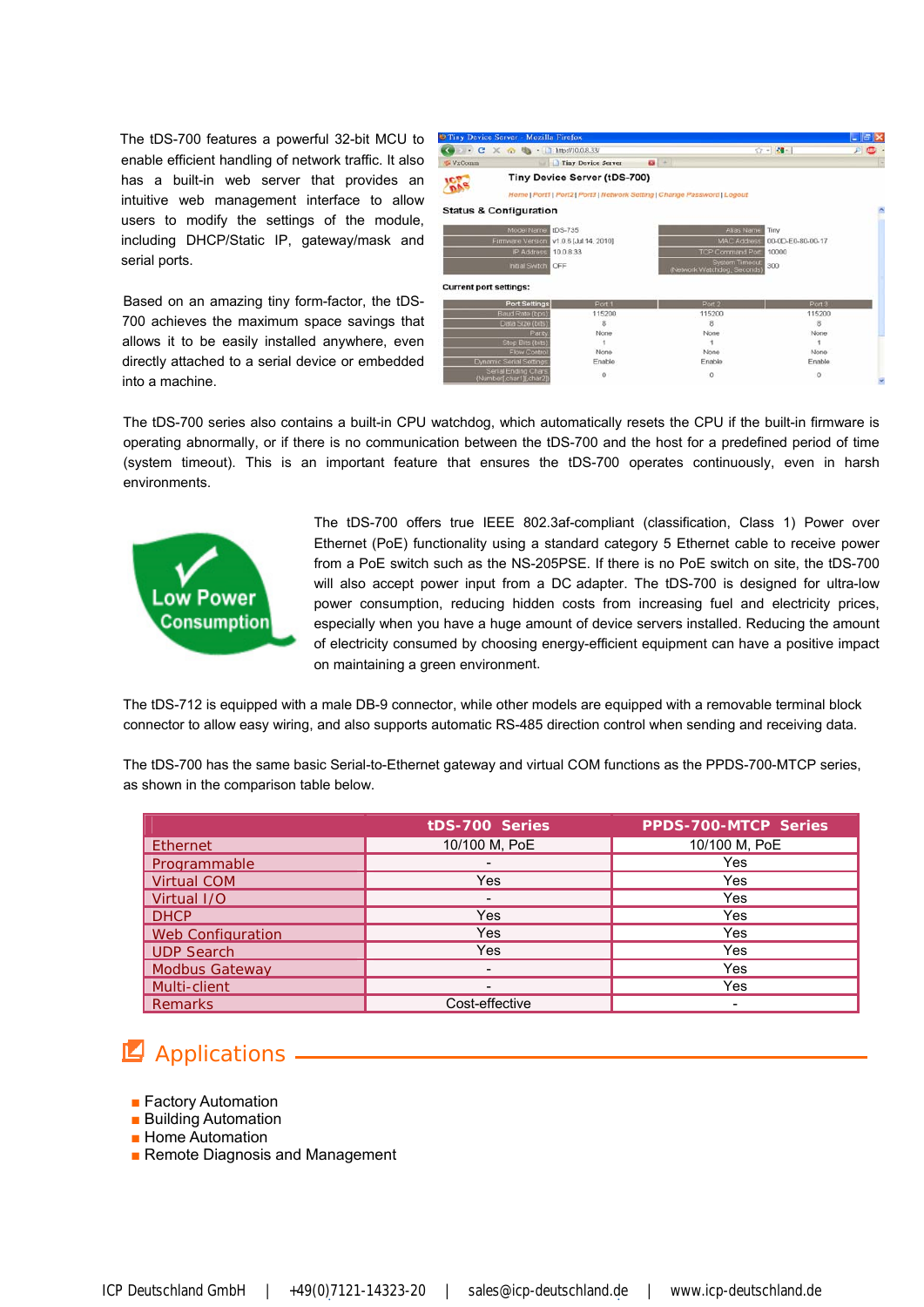## **E** Specifications

| <b>Model</b>                                                                                                                                                                                                       | tDS-712                                                                                                             | tDS-722                      | tDS-732       | tDS-715                        | tDS-725                                 | tDS-735       | tDS-718                                         |
|--------------------------------------------------------------------------------------------------------------------------------------------------------------------------------------------------------------------|---------------------------------------------------------------------------------------------------------------------|------------------------------|---------------|--------------------------------|-----------------------------------------|---------------|-------------------------------------------------|
| <b>System</b>                                                                                                                                                                                                      |                                                                                                                     |                              |               |                                |                                         |               |                                                 |
| <b>CPU</b>                                                                                                                                                                                                         | 32-bit MCU                                                                                                          |                              |               |                                |                                         |               |                                                 |
| <b>Communication Interface</b>                                                                                                                                                                                     |                                                                                                                     |                              |               |                                |                                         |               |                                                 |
| Ethernet                                                                                                                                                                                                           | 10/100 Base-TX, 8-pin RJ-45 x 1,<br>(Auto-negotiating, Auto-MDI/MDIX, LED indicator)<br>PoE (IEEE 802.3af, Class 1) |                              |               |                                |                                         |               |                                                 |
| COM <sub>1</sub>                                                                                                                                                                                                   | 5-wire RS-232                                                                                                       | 5-wireRS-232                 | 3-wire RS-232 | 2-wire RS-485<br>4-wire RS-422 | 2-wire RS-485                           | 2-wire RS-485 | 3-wire RS-232<br>2-wire RS-485<br>4-wire RS-422 |
| COM <sub>2</sub>                                                                                                                                                                                                   | $\overline{\phantom{a}}$                                                                                            | 5-wire RS-232                | 3-wire RS-232 | ÷.                             | 2-wire RS-485                           | 2-wire RS-485 |                                                 |
| COM <sub>3</sub>                                                                                                                                                                                                   | $\overline{a}$                                                                                                      | $\sim$                       | 3-wire RS-232 | $\overline{a}$                 | ÷                                       | 2-wire RS-485 | $\mathcal{L}$                                   |
| Self-Tuner                                                                                                                                                                                                         | $\overline{a}$                                                                                                      |                              |               |                                | Yes, automatic RS-485 direction control |               |                                                 |
| <b>UART</b>                                                                                                                                                                                                        | 16c550 or compatible                                                                                                |                              |               |                                |                                         |               |                                                 |
| <b>COM Port Format</b>                                                                                                                                                                                             |                                                                                                                     |                              |               |                                |                                         |               |                                                 |
| <b>Baud Rate</b>                                                                                                                                                                                                   |                                                                                                                     | 115200 bps Max.              |               |                                |                                         |               |                                                 |
| Data Bit                                                                                                                                                                                                           | 5, 6, 7, 8                                                                                                          |                              |               |                                |                                         |               |                                                 |
| Parity                                                                                                                                                                                                             |                                                                                                                     | None, Odd, Even, Mark, Space |               |                                |                                         |               |                                                 |
| <b>Stop Bit</b>                                                                                                                                                                                                    | 1, 2                                                                                                                |                              |               |                                |                                         |               |                                                 |
| General                                                                                                                                                                                                            |                                                                                                                     |                              |               |                                |                                         |               |                                                 |
| Power Input                                                                                                                                                                                                        | PoE: IEEE 802.3af, Class 1<br>DC jack: +12 ~ 48 $V_{DC}$                                                            |                              |               |                                |                                         |               |                                                 |
| <b>Power Consumption</b>                                                                                                                                                                                           | 0.05 A $@$ 24 $V_{DC}$                                                                                              |                              |               |                                |                                         |               |                                                 |
| Connector                                                                                                                                                                                                          | Male DB-9 x1<br>10-Pin Removable Terminal Block x 1                                                                 |                              |               |                                |                                         |               |                                                 |
| Mountina                                                                                                                                                                                                           | DIN-Rail                                                                                                            |                              |               |                                |                                         |               |                                                 |
| Flammability                                                                                                                                                                                                       | Fire Retardant Materials (UL94-V0 Level)                                                                            |                              |               |                                |                                         |               |                                                 |
| Operating<br>Temperature                                                                                                                                                                                           | $-25^{\circ}$ ~ 75°C                                                                                                |                              |               |                                |                                         |               |                                                 |
| Storage<br>Temperature                                                                                                                                                                                             | $-30^\circ - 80^\circ C$                                                                                            |                              |               |                                |                                         |               |                                                 |
| Humidity                                                                                                                                                                                                           |                                                                                                                     | 10 ~ 90% RH, non-condensing  |               |                                |                                         |               |                                                 |
| 3-Wire RS-232: RxD, TxD, GND (Non-isolated)<br>5-Wire RS-232: RxD, TxD, CTS, RTS, GND (No-isolated)<br>2-Wire RS-485: DATA+, DATA-, GND (Non-isolated)<br>4-Wire RS-422: TxD+, TxD-, RxD+, RxD-, GND (Non-islated) |                                                                                                                     |                              |               |                                |                                         |               |                                                 |

## **Pin Assignments**